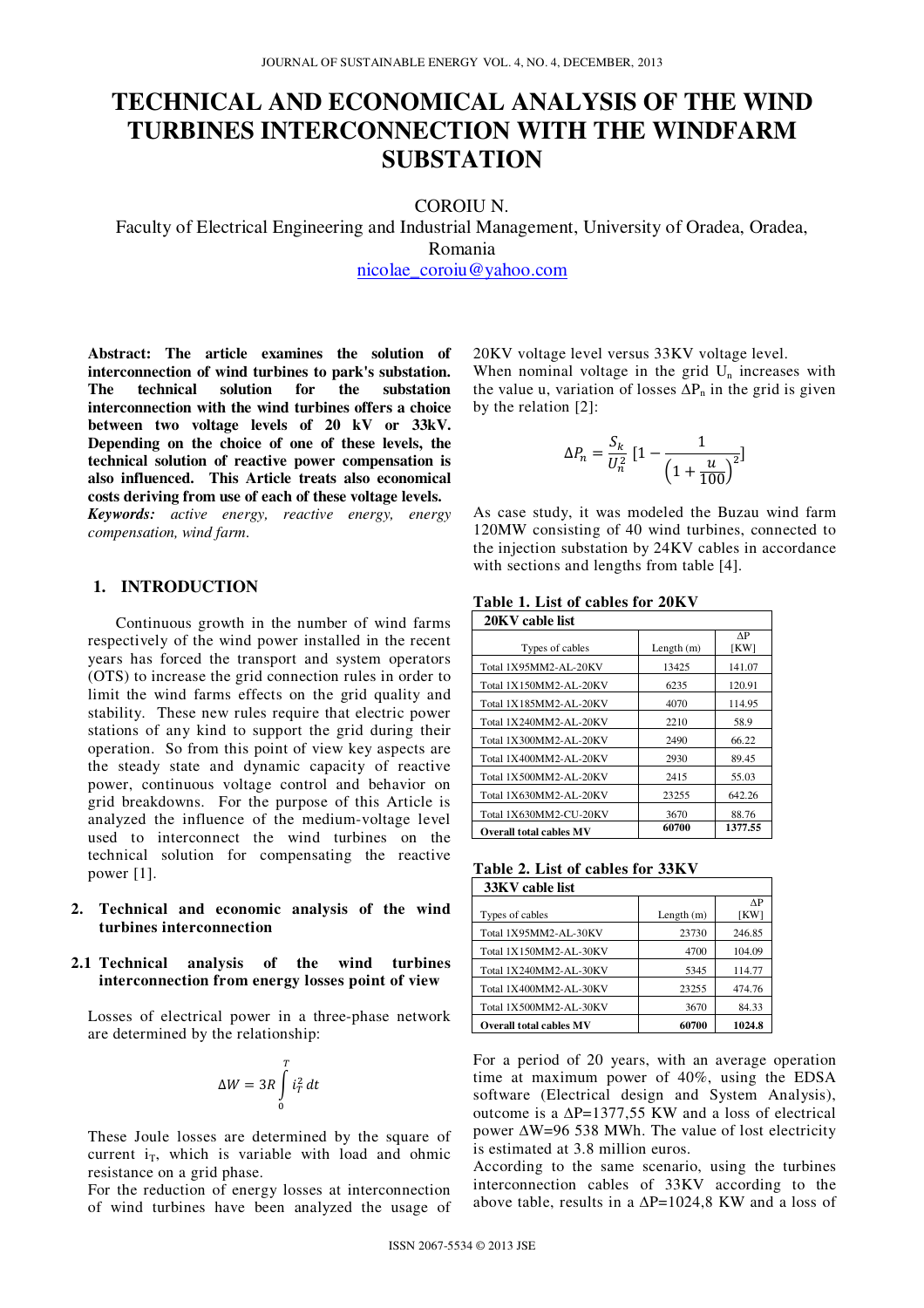electrical power ∆W=71 817 MWh representing 2.8 million euros.

## **2.2 Technical analysis of the wind turbines interconnection from reactive power compensation point of view**

Loss of reactive energy in electrical cables has the expression:

 $\Delta Q = \frac{P^2}{I^2}$  $\frac{1}{U_n^2}X_L$  [VAr]

The addition of reactive energy of the cables is:

$$
Q_{cablu} = Y U_n^2 \quad [VAr]
$$

The analyzed case study refers to connection of 9 wind turbine of Vestas 3MW type, according to the single wire electrical schematic of interconnection from figure 1 [5].

Have been analyzed the component elements of the grid for the evacuation of power in SEN (National Energetical System) (24/33KV) as well as the various operating modes of the electricity generators, taking account of their parameters and the conditions imposed in technical connection permit.

The results for the two versions analyzed are listed in the tables 3 and 4.

We can notice that there are no significant differences between use of 24KV cables respectively 33KV, the necessary of maximum reactive power is for a charge of 100% of the wind turbines in inductive regime.

In conclusion, in order to allow the wind farm

operation in a wide range with compliance with power factor imposed by technical connection permit, it is necessary and sufficient the mounting of a compensation system consisting of capacitors battery of 3MVAr and an inductance of 1 MVAr, connected to the Medium Votage bar of transformer station as shown in Figure 2.



### **Fig. 1. The single wire schematic of interconnection**

| Table 5. Willia farm operation at 55KV |                      |                          |         |         |         |                |                              |       |
|----------------------------------------|----------------------|--------------------------|---------|---------|---------|----------------|------------------------------|-------|
| <b>Turbine functioning</b><br>mode     |                      | Inductive (cos $\Phi$ i) |         |         |         | <b>Neutral</b> | Capacitive<br>$(cos \Phi c)$ |       |
|                                        |                      | 0,96                     | 0,97    | 0,98    | 0,99    | 1              | 0,99                         | 0,98  |
|                                        | <b>Values in PCC</b> |                          |         |         |         |                |                              |       |
|                                        | P [MW]               |                          |         |         |         | 0,587          |                              |       |
| Zero                                   | O [MVAr]             |                          |         |         |         | 0,836          |                              |       |
| load                                   | $cos\Phi$ rez        |                          |         |         |         | 0.57           |                              |       |
|                                        | $P$ [MW]             | 2,438                    | 2,438   | 2,438   | 2,438   | 2,438          | 2,438                        | 2,438 |
| $10\%$                                 | O [MVAr]             | 0,153                    | 0,264   | 0,392   | 0,556   | 0.94           | 1,32                         | 1,485 |
|                                        | $cos\Phi$ rez        | 0,998                    | 0,994   | 0,987   | 0,975   | 0.93           | 0,87                         | 0,854 |
|                                        | $P$ [MW]             | 13,22                    | 13,22   | 13,22   | 13,22   | 13,22          | 13,22                        | 13,22 |
| 50%                                    | O [MVAr]             | 4,005                    | $-3,43$ | $-2,76$ | $-1,93$ | 10.96          | 1,91                         | 2,708 |
|                                        | $cos\Phi$ rez        | 0,957                    | 0,968   | 0,979   | 0.99    |                | 0,99                         | 0.98  |
|                                        | $P$ [MW]             | 26,67                    | 26,68   | 26,68   | 26,68   | 26,68          | 26,67                        | 26,67 |
| $100\%$                                | $Q$ [MVAr]           | 11,21                    | $-9,99$ | $-8,61$ | $-6,88$ | $-2,92$        | 0.86                         | 2,434 |
|                                        | $cos\Phi$ rez        | 0,922                    | 0,936   | 0,952   | 0,968   | 0,994          | 0,999                        | 0.99  |

**Table 3. Wind farm operation at 33KV** 

Legend:

Wind turbines operating range which produces no disturbance in PCC ( $cos\Phi$ rez = + /- 0.95.

Wind turbines operating range which requires compensation (in PCC is out of allowed range  $\cos \Phi$  rez = +/- 0.95.